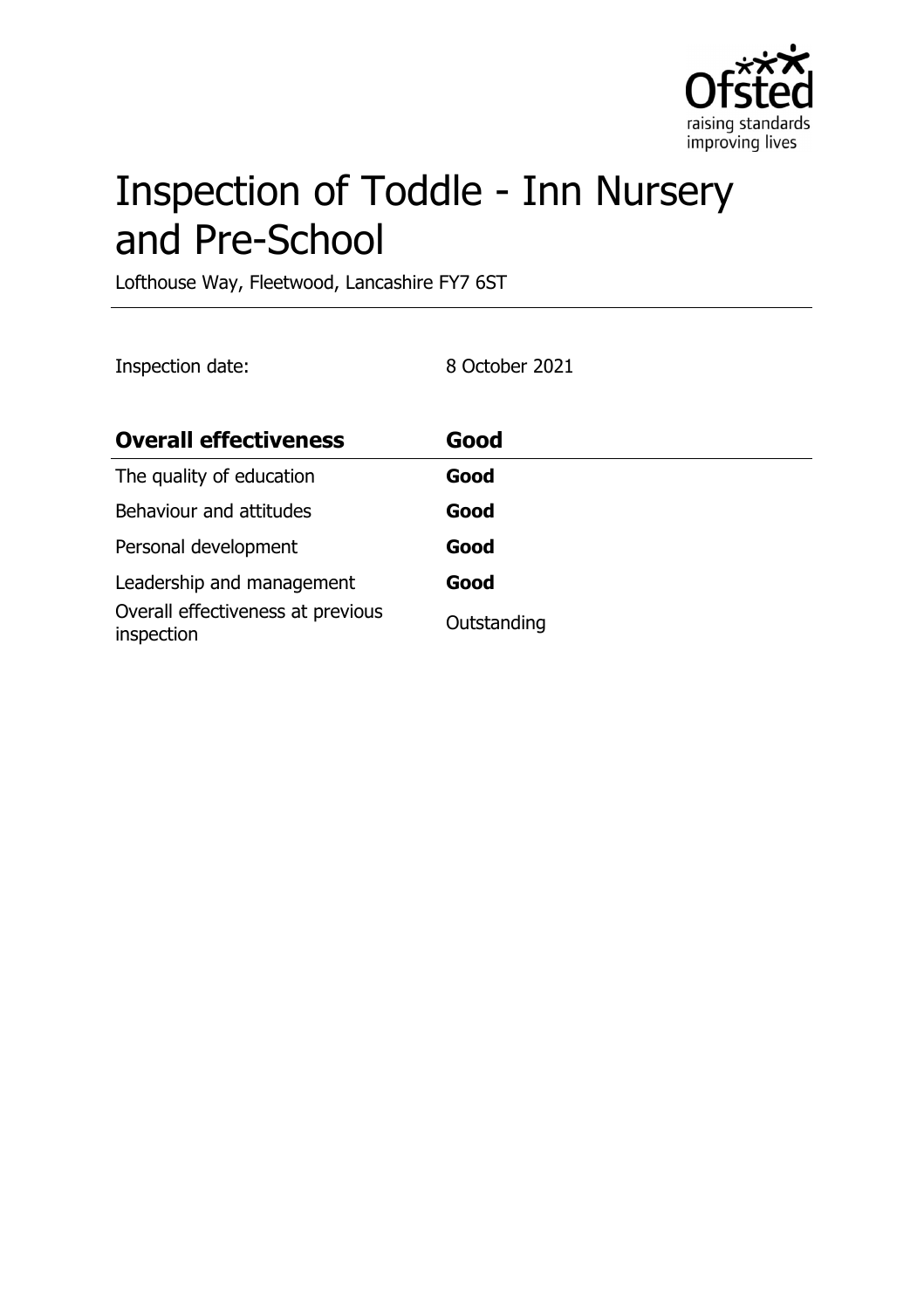

# **What is it like to attend this early years setting?**

#### **The provision is good**

The dedicated staff place children at the heart of everything that they do. They are aware of the impact that the COVID-19 (coronavirus) pandemic has had on children's emotional well-being. The introduction of useful 'taster sessions' are helping babies and children to gain a sense of what the nursery is like before they start. Relationships between staff and children are positive. Children are clearly very happy and enjoy their time at this safe and appealing nursery.

Staff promote children's learning and development well. They encourage babies to repeat actions, such as placing wooden lollipop sticks into small slots on a container, to build on their good physical skills. Babies observe staff intently as they wheel a toy car down a slide. They remember what has been learned and later do this independently, when staff are not close by. Younger children explore their surroundings, using equipment, such as binoculars. They quickly learn how to shift their weight accordingly when using a bike, to maintain good balance. Older children respond well to requests from staff and count objects, such as conkers, using one number name for each item. They show increasing confidence when attempting to write their name and form some recognisable letters.

The kind and considerate staff teach children that 'sharing is caring'. Children value each other. They are imaginative and recreate special events, such as a birthday party, during pretend play. Children demonstrate their understanding of the expectations for behaviour and share pieces of a birthday cake out equally between all of their friends. This demonstrates their kind and thoughtful attitudes.

## **What does the early years setting do well and what does it need to do better?**

- The inspiring manager values her whole staff team. She prioritises staff's wellbeing and provides them with access to resources, such as useful relaxation techniques and weekly motivational quotes. This contributes towards staff's positive energy within the nursery. Staff undergo regular supervision sessions. They source a wide range of training to extend their good knowledge and skills.
- Partnerships with parents are good. Staff keep parents informed about their children's learning and progress. They share ideas with parents, such as counting everyday items and observing numbers in the environment, to build on children's mathematical skills at home. Parents report that 'staff listen to their views and take on board their aspirations for their child's future development'.
- Overall, staff plan a broad range of fun and challenging experiences for children to engage in, that build on their knowledge and skills. For example, staff take children to nearby parks and woodland areas to teach them about the world around them. Children identify changes such as those associated with the seasons and collect a range of autumnal objects. They are eager to explore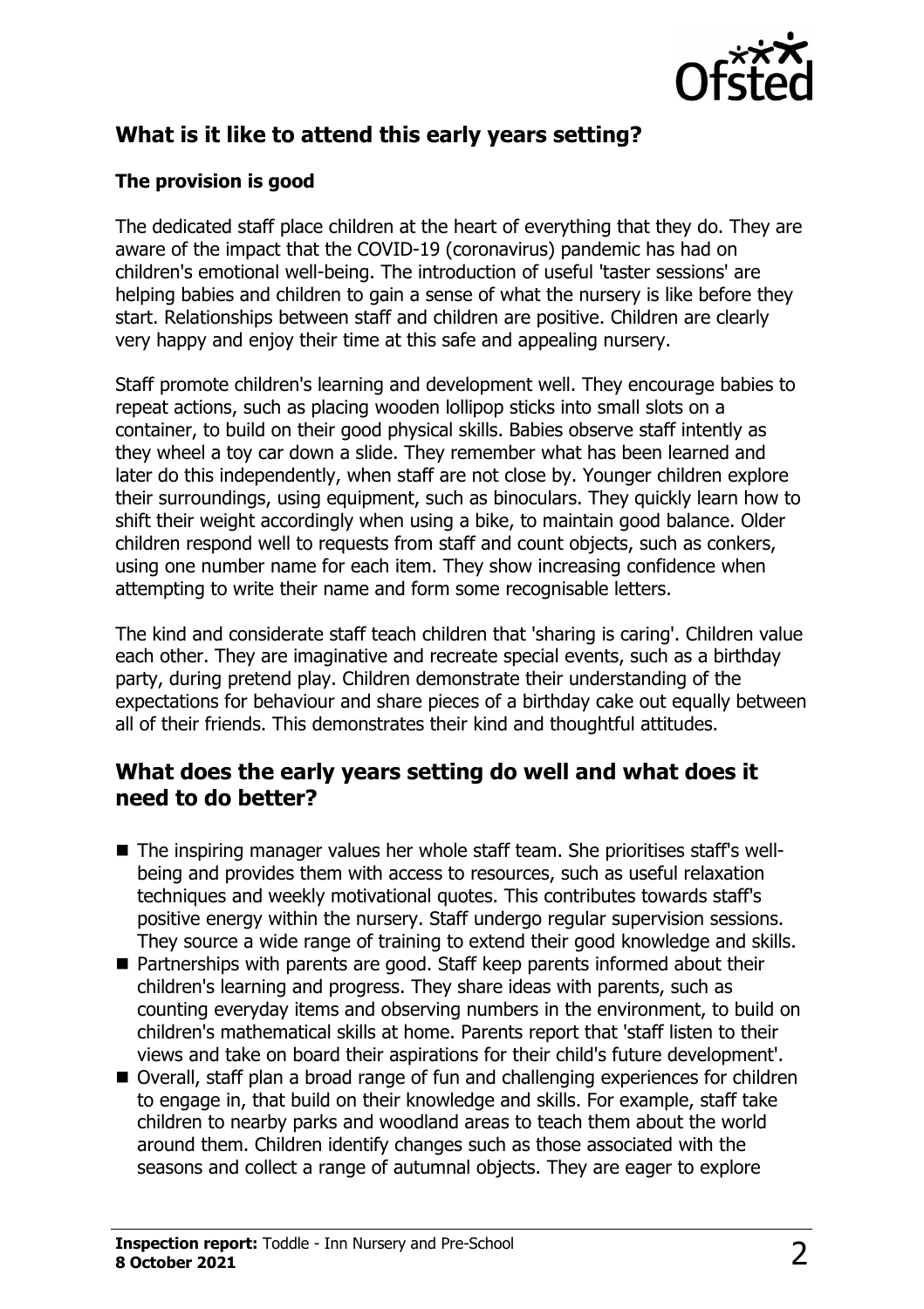

these with others at the nursery. However, during these small group tasks, staff intervene too often and hold too many discussions about a variety of different aspects. This results in children becoming a little overwhelmed and limits their ability to lead their own learning and concentrate fully on what they are doing.

- $\blacksquare$  The knowledgeable staff involve children in long-standing traditions, such as the Harvest Festival. They teach children about the value of money, when going to the supermarket to purchase healthy foods. Children willingly donate these foods to the local food banks, to help people within the community who are in need. This contributes towards the kind and considerate attitudes that children adopt.
- Staff ensure that children receive the early help and support that they need. Targeted learning plans focus on closing any gaps in children's learning. For example, staff introduce interactive songs and rhymes, such as 'Row, Row, Row Your Boat', to help to develop younger children's social skills. Younger children demonstrate their enjoyment through actions, such as laughing. They gain the ability to maintain eye contact with others for short periods of time.
- The well-qualified staff place a sharp emphasis on supporting children's communication and language development. They model new words, such as 'shake' and 'jump', for babies to repeat, to extend their vocabulary. Staff encourage older children to talk about events, such as Halloween. Children who speak English as an additional language are supported well. For example, staff draw upon the knowledge of bilingual staff within the nursery and communicate a range of key words and phrases in children's home languages during play.

## **Safeguarding**

The arrangements for safeguarding are effective.

The manager creates a culture of vigilance across the nursery. She recruits staff safely and ensures that all staff have a good understanding of their roles and responsibilities. Staff complete a broad range of safeguarding training. They have a good knowledge of child protection procedures and work closely with other agencies to protect children from harm. Staff ensure that areas, such as the garden, are safe for children to access. They check the registers of attendance at regular intervals, such as before and after outdoor play, to ensure that children remain accounted for at all times. Babies and children are carefully monitored during sleep routines. Potential risks, such as those relating to fire, are identified and minimised.

## **What does the setting need to do to improve?**

#### **To further improve the quality of the early years provision, the provider should:**

 $\blacksquare$  strengthen staff interventions during small group experiences and provide more ways for children to explore freely and lead their own learning, to help them to become deeply involved and sustain higher levels of concentration.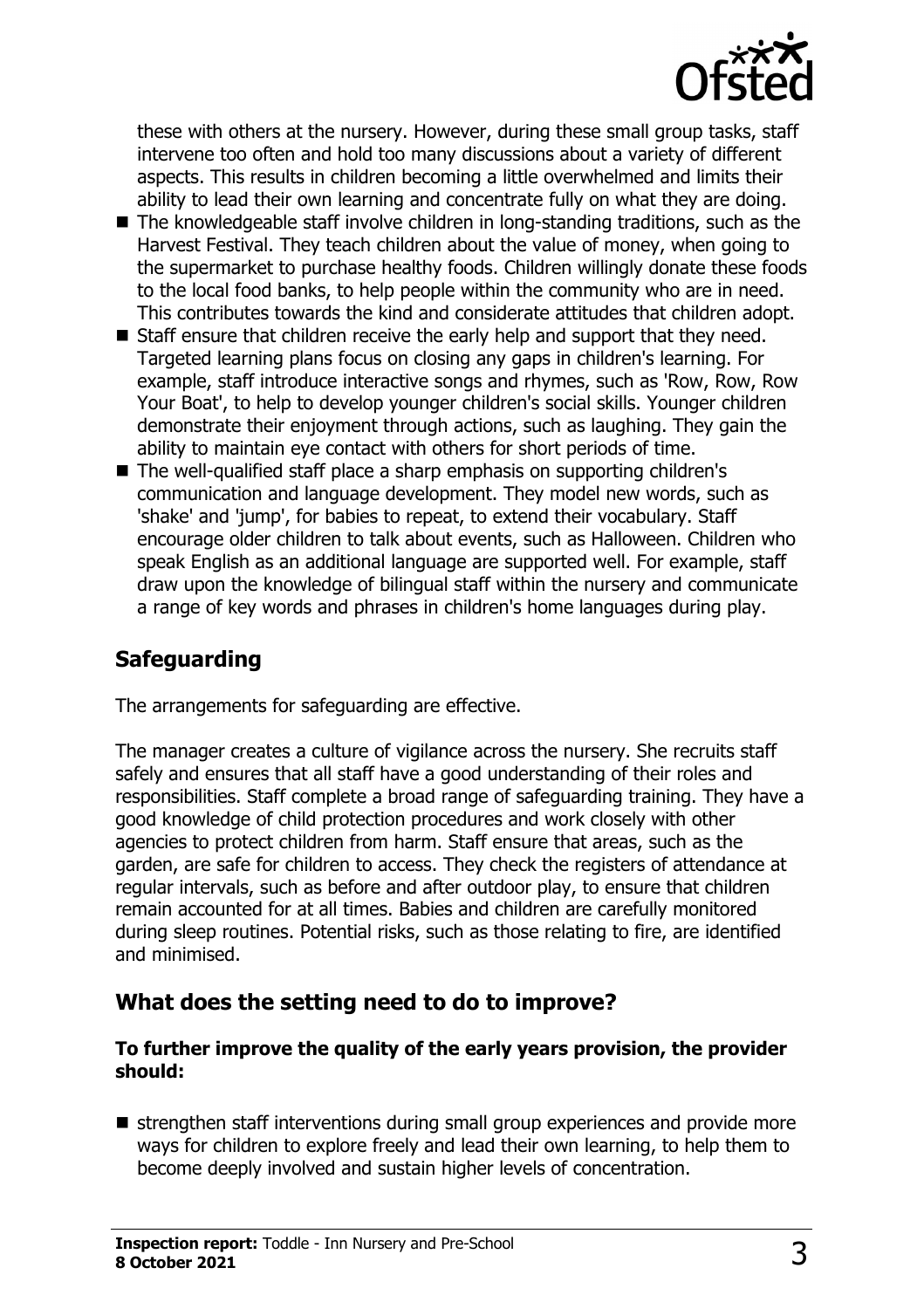

| EY296452                           |
|------------------------------------|
| Lancashire                         |
| 10207180                           |
| Childcare on non-domestic premises |
| Early Years Register               |
| Full day care                      |
| $0$ to 4                           |
| 60                                 |
| 82                                 |
| <b>Toddle Inn Nursery</b>          |
| RP911239                           |
| 01253 778953                       |
| 3 December 2018                    |
|                                    |

## **Information about this early years setting**

Toddle – Inn Nursery and Pre-School registered in 2004. The nursery employs 19 members of childcare staff. Of these, 15 hold appropriate qualifications at levels 2, 3, 4 and 6, including the manager who holds qualified teacher status. The nursery operates all year round, Monday to Friday, from 8am to 5.30pm, with the exception of bank holidays and two weeks over the Christmas period. The nursery provides funded early education for two-, three- and four-year-old children.

## **Information about this inspection**

**Inspector**

Charlotte Bowe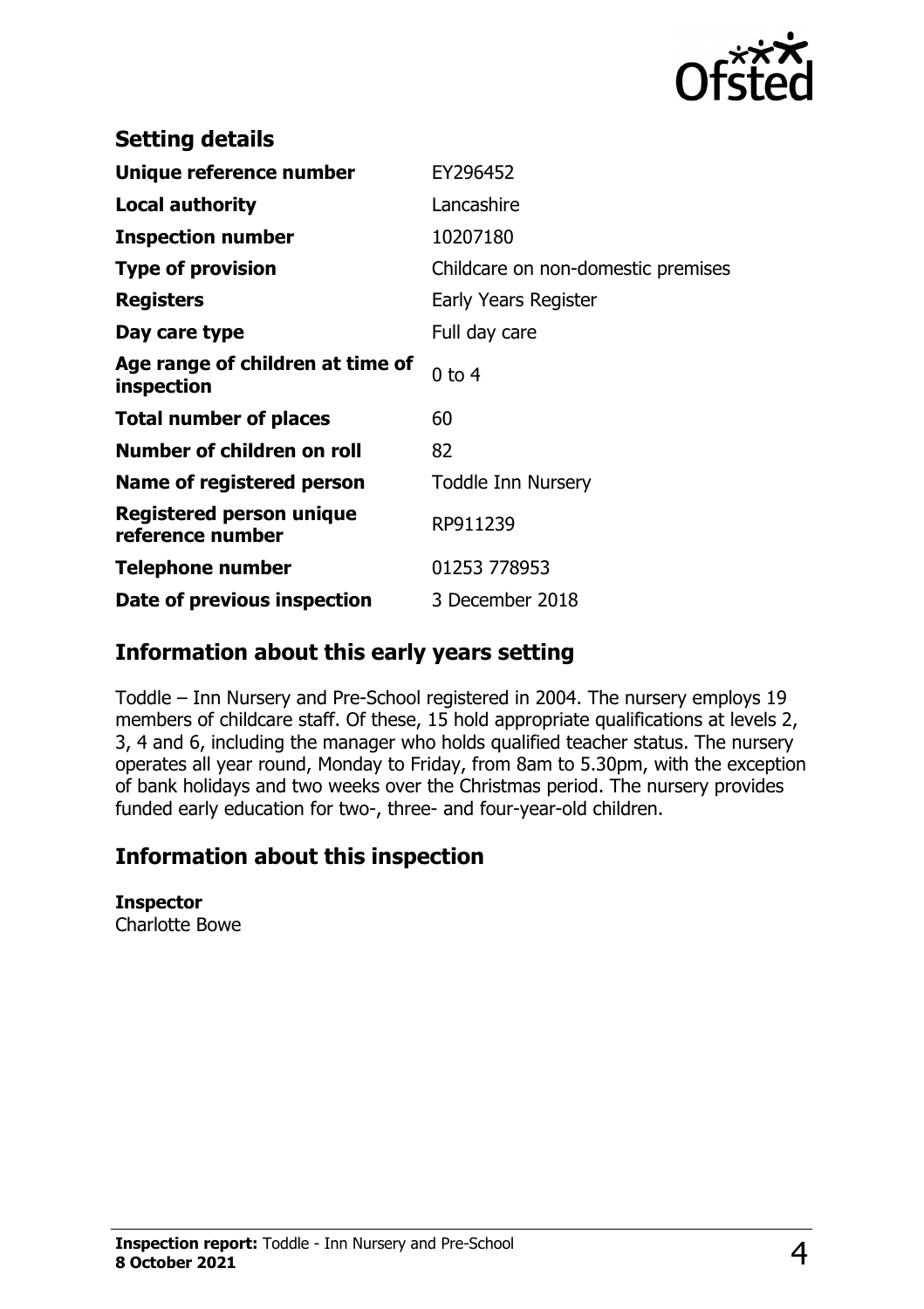

#### **Inspection activities**

- $\blacksquare$  This was the first routine inspection the provider received since the COVID-19 (coronavirus) pandemic began. The inspector discussed the impact of the pandemic with the provider and has taken that into account in their evaluation of the provider.
- $\blacksquare$  The manager led the inspector on a learning walk to show how the nursery is organised and to share information about the intent for the early years curriculum.
- $\blacksquare$  A planned activity was jointly evaluated by the inspector and the manager.
- $\blacksquare$  The inspector held discussions with the staff and children at appropriate times during the inspection. She held a meeting with the manager.
- $\blacksquare$  A sample of documents were viewed by the inspector. These included evidence of the suitability of staff, a record of staff qualifications and training, policies and procedures and health and safety records.
- $\blacksquare$  The inspector spoke to a number of parents and took account of their views.

We carried out this inspection under sections 49 and 50 of the Childcare Act 2006 on the quality and standards of provision that is registered on the Early Years Register. The registered person must ensure that this provision complies with the statutory framework for children's learning, development and care, known as the early years foundation stage.

If you are not happy with the inspection or the report, you can [complain to Ofsted](http://www.gov.uk/complain-ofsted-report).